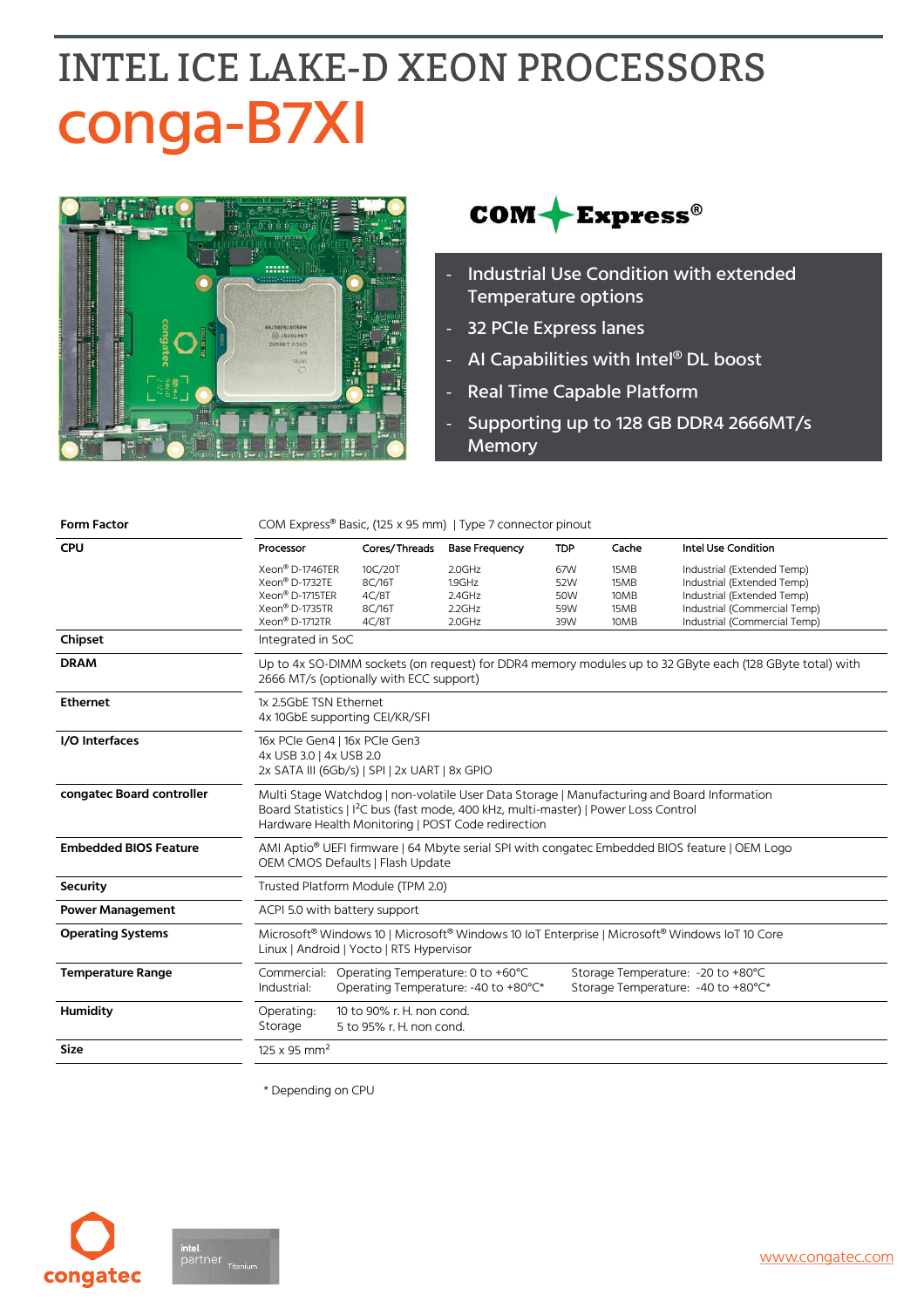

## conga-B7XI | Bottom Side View



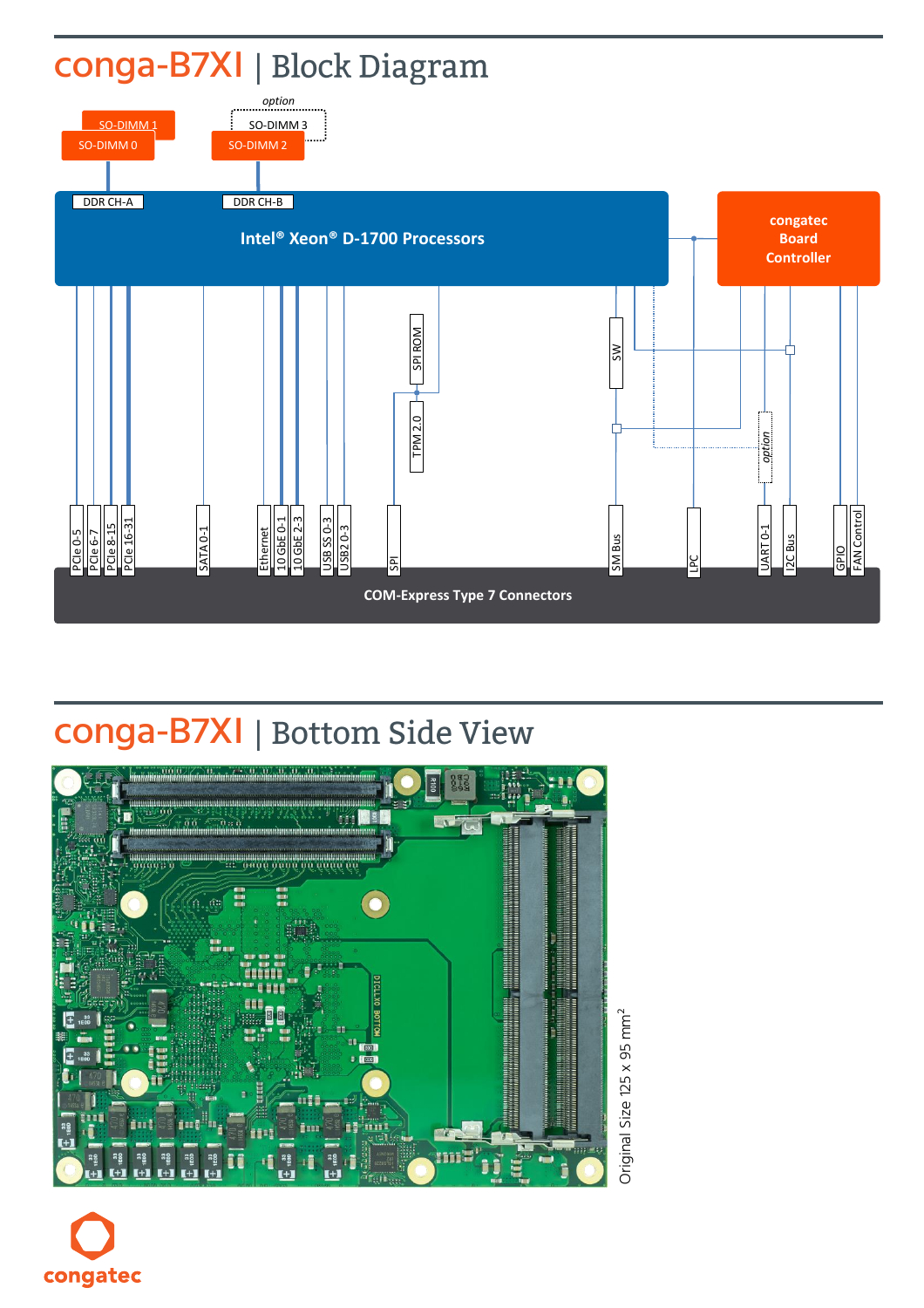## conga-B7XI | Order Information

| Article             | PN     | Description                                                                                                                                                                                                                      |  |
|---------------------|--------|----------------------------------------------------------------------------------------------------------------------------------------------------------------------------------------------------------------------------------|--|
| conga-B7XI/D1746TER | 050200 | COM Express Type 7 Basic module based on Intel® Xeon® D-1746TER 10-core processor with 2.0<br>GHz, 15MB cache and dual channel DDR4 2666 MT/s memory interface (formerly Ice Lake-D<br>LCC). Industrial temperature range.       |  |
| conga-B7XI/D1732TE  | 050201 | COM Express Type 7 Basic module based on Intel® Xeon® D-1732TE 8-core processor with 1.9<br>GHz, 15MB cache and dual channel DDR4 2666 MT/s memory interface (formerly Ice Lake-D<br>LCC). Industrial temperature range.         |  |
| conga-B7XI/D1715TER | 050202 | COM Express Type 7 Basic module based on Intel® Xeon® D-1715TER 4-core processor with 2.4<br>GHz, 10MB cache and dual channel DDR4 2666 MT/s memory interface (formerly Ice Lake-D<br>LCC). Industrial temperature range.        |  |
| conga-B7XI/D1735TR  | 050210 | COM Express Type 7 Basic module based on Intel® Xeon® D-1735TR 8-core processor with 2.2<br>GHz, 15MB cache and dual channel DDR4 2666 MT/s memory interface (formerly Ice Lake-D<br>LCC). Commercial temperature range.         |  |
| conga-B7XI/D1712TR  | 050211 | COM Express Type 7 Basic module based on Intel® Xeon® D-1712TR 4-core processor with 2.0<br>GHz, 10MB cache and dual channel DDR4 2400 MT/s memory interface (formerly Ice Lake-D<br>LCC). Commercial temperature range.         |  |
| conga-B7XI/CSA-HP   | 050250 | Standard active cooling solution for COM Express Basic modules conga-B7XI with integrated<br>heat pipes, 39.5mm overall cooling height and integrated 12V fan.                                                                   |  |
| conga-B7XI/CSP-HP   | 050252 | Standard passive cooling solution for COM Express Basic modules conga-B7XI with integrated<br>heat pipes, 23.3mm overall cooling height.                                                                                         |  |
| conga-B7XI/HSP-HP-B | 050254 | Standard heatspreader for COM Express Basic modules conga-B7XI with integrated heat pipes<br>and 11mm overall cooling height. Through hole mounting with bore hole standoffs Ø2.7mm.                                             |  |
| conga-B7XI/HSP-HP-T | 050255 | Standard heatspreader for COM Express Basic modules conga-B7XI with integrated heat pipes<br>and 11mm overall cooling height. Threaded mounting with threaded standoffs M2.5.                                                    |  |
| conga-B7XI/HPA      | 050256 | Heat pipe Adapter for COM Express Basic modules conga-B7XI. Suitable for standard 8 mm<br>heat pipes to optimize heat distribution.                                                                                              |  |
| conga-X7EVAL        | 065420 | Evaluation Carrier Board for COM Express Type 7 modules with up to four 10GbE SFP+<br>fiber/copper ports implemented via Intel Cortina 10GbE Phy's. The carrier features an Aspeed<br>AST2500 Board Management Controller (BMC). |  |